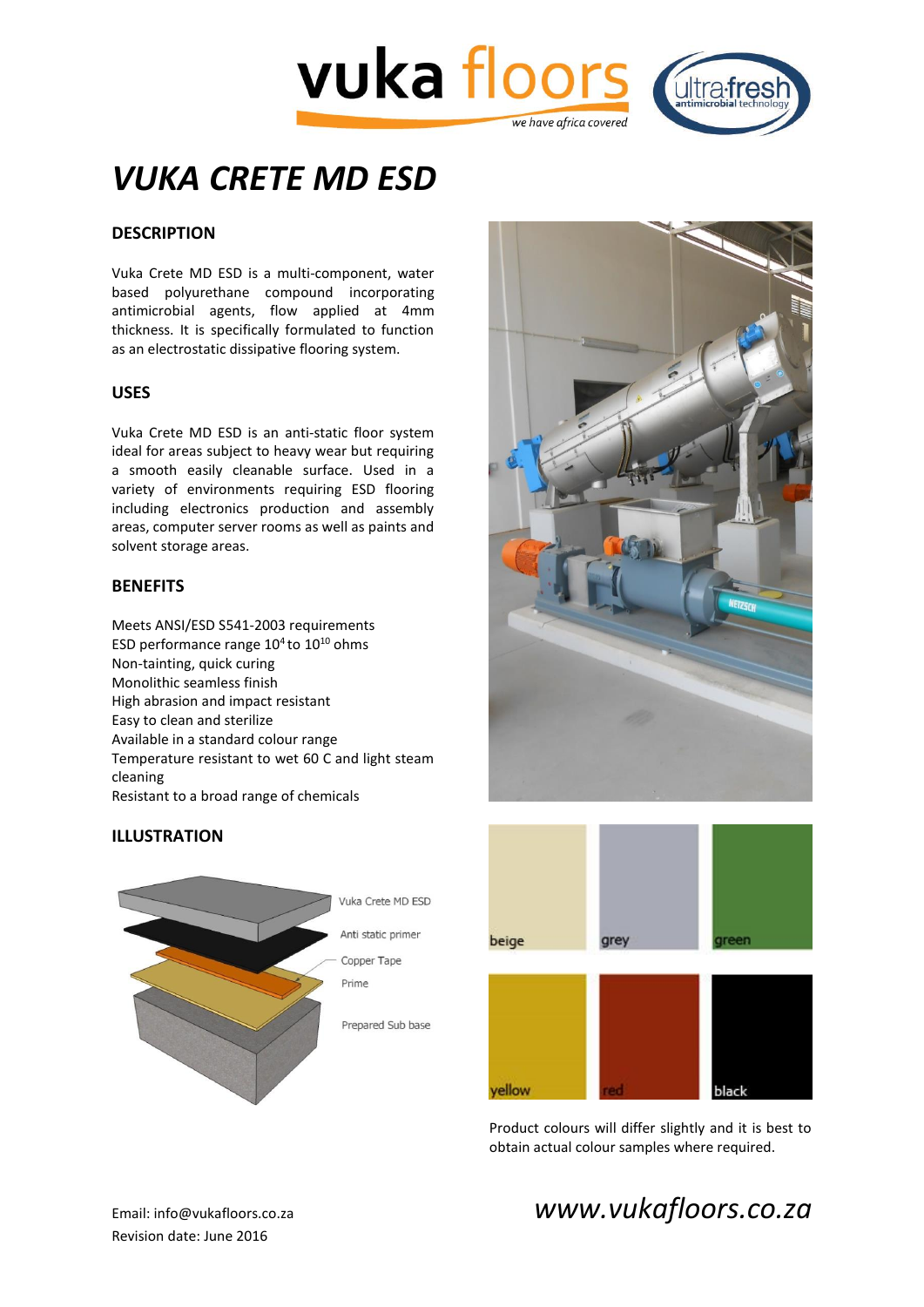



# *VUKA CRETE MD ESD*

# **ANTI MICROBIAL ADDITIVE**

The ULTRA FRESH anti-microbial additive incorporated into Vuka Crete MD ESD inhibits the growth of most bacteria and fungi in contact with the floor. This results in a daily hygienic advantage through the use of anti-microbial technology. It is intended to compliment good housekeeping practices and a suitable cleaning regime.

#### **CHEMICAL RESISTANCE**

For chemical resistance information please contact our Technical Department

## **TYPICAL PROPERTIES**

The following are typical properties achieved at 20C and 50% relative humidity.

| Light traffic @ $20^{\circ}$ C | 24hrs                          |
|--------------------------------|--------------------------------|
| Heavy traffic $@$ 20 $°C$      | 2 Days                         |
| Full cure @ 20°C               | 7 Days                         |
| Compressive strength           | >50Mpa SABS 863:1994           |
| Tensile strength               | >10Mpa SABS 1253:1994          |
| Flexural strength              | >20Mpa SABS 864:1994           |
| Hardness Shore D               | 80                             |
| Impact Resistance              | ISO6272-1:2011                 |
|                                | 1kg weight >1.8m               |
|                                | 2kg weight >1.5m               |
| Temperature 4mm                | -15 C to 85 C                  |
| Water absorption               | Nil<br>Contest<br>test.<br>$-$ |
|                                | (Impermeable)                  |
| <b>Bond Strength</b>           | Greater than cohesive          |
|                                | strength of 25N/mm2            |
|                                | concrete $> 1.5$ N/mm2         |
|                                | Proceg Dyna                    |

#### **SURFACE REQUIREMENTS**

Concrete / Grano surfaces must have a minimum compressive strength of  $25N/mm^2$ , a minimum tensile strength of 1.5N/mm<sup>2</sup>, be at least 40mm thick. The substrate must be dry, free of oils waxes fats and other contaminants. Vacu-blasting, scarification, abrasive grinding followed by vacuum cleaning is preferred. The surface must show open pores throughout with exposed aggregate. **Acid etching is not acceptable.** It is mandatory to cut

Revision date: June 2016

grooves into the subfloor to minimise temperature and shrinkage stress. Typically 5mm x 5mm, 150mm from and running parallel with walls, plinths, columns and any finished edge such as expansion joints.

## **PRIMING**

The prepared substrate must be sealed with Vuka Prime 102, porous floors might require two coats. Apply copper tape and prime with Vuka AS Primer. All in strict accordance with Vuka Floors literature.

#### **MIXING**

Vuka Crete MD ESD is a pre weighed kit for optimum performance and must not be split. Into a rotary pan mixer empty Part A, Part B, fibres and pigment components. Mix to an even consistency for about 30 seconds. Gradually add the aggregates and mix for 3 minutes until a fully wetted lump free mixture is obtained.

#### **APPLICATION**

Vuka Crete MD ESD is poured evenly over the appropriate area to be covered, spread the mix evenly with the appropriate size notched rake to the specified thickness. Immediately roll with a spiked roller to even and de-aerate the floor system.

#### **PRODUCTS REQUIRED**

This system is built up as follows Vuka Prime 102 Copper Tape AS Primer Vuka Crete MD ESD

#### **COLOUR STABILITY**

This product is not colour fast and will change colour over time especially when exposed to direct sunlight and high intensity lighting. Exhibits a yellowing effect most noticeable in the grey. The discolouring does not compromise the products chemical resistance or physical characteristics.

# Email: info@vukafloors.co.za *www.vukafloors.co.za*